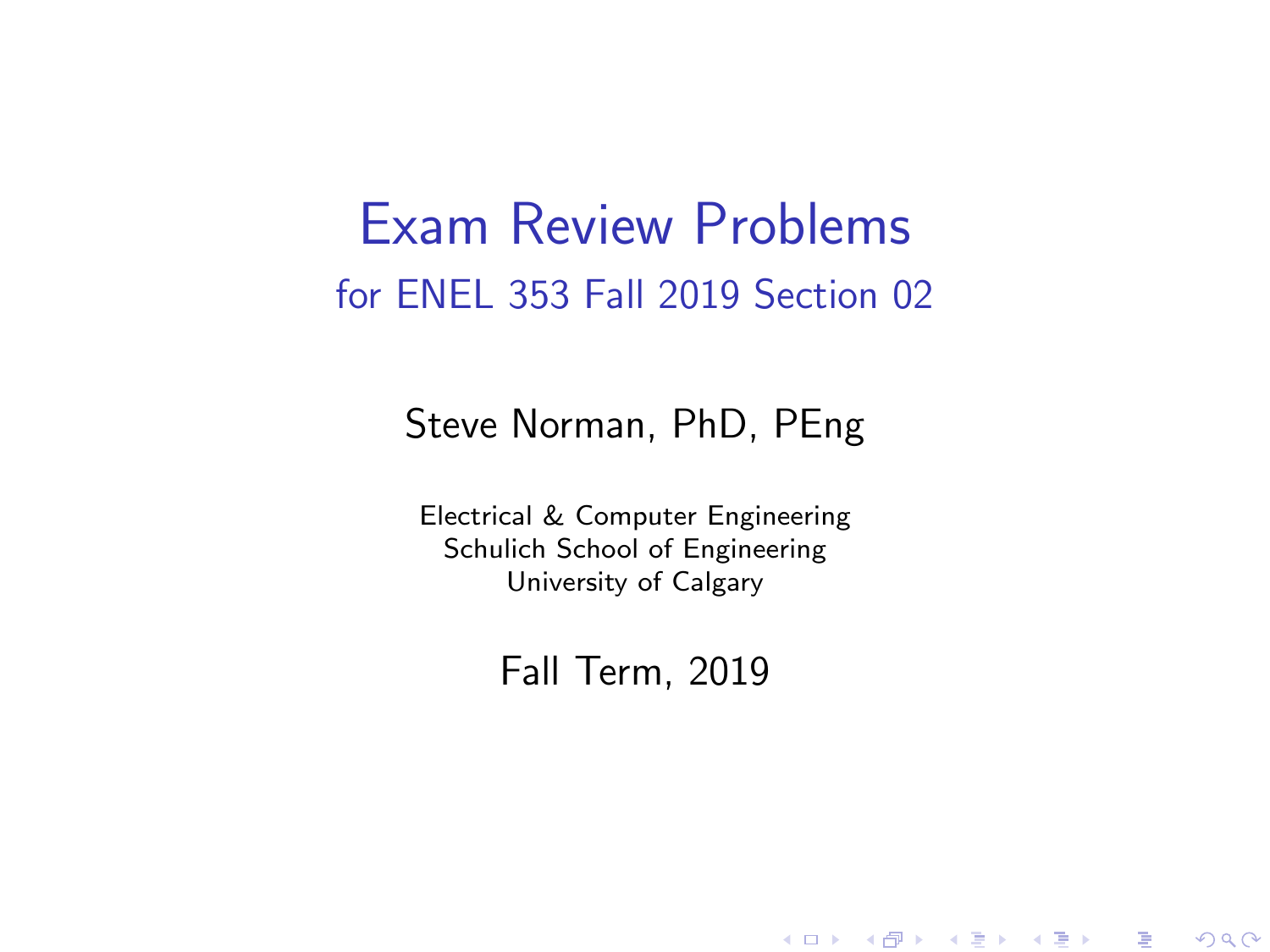Contents

[A sequence detection problem](#page-2-0)

[A synchronous logic timing problem](#page-6-0)

[Question 4 \(b\) from Fall 2014 exam](#page-10-0)

[Question 6 from Fall 2014 exam](#page-12-0)

[Question 8 \(c\) from Fall 2014 exam](#page-18-0)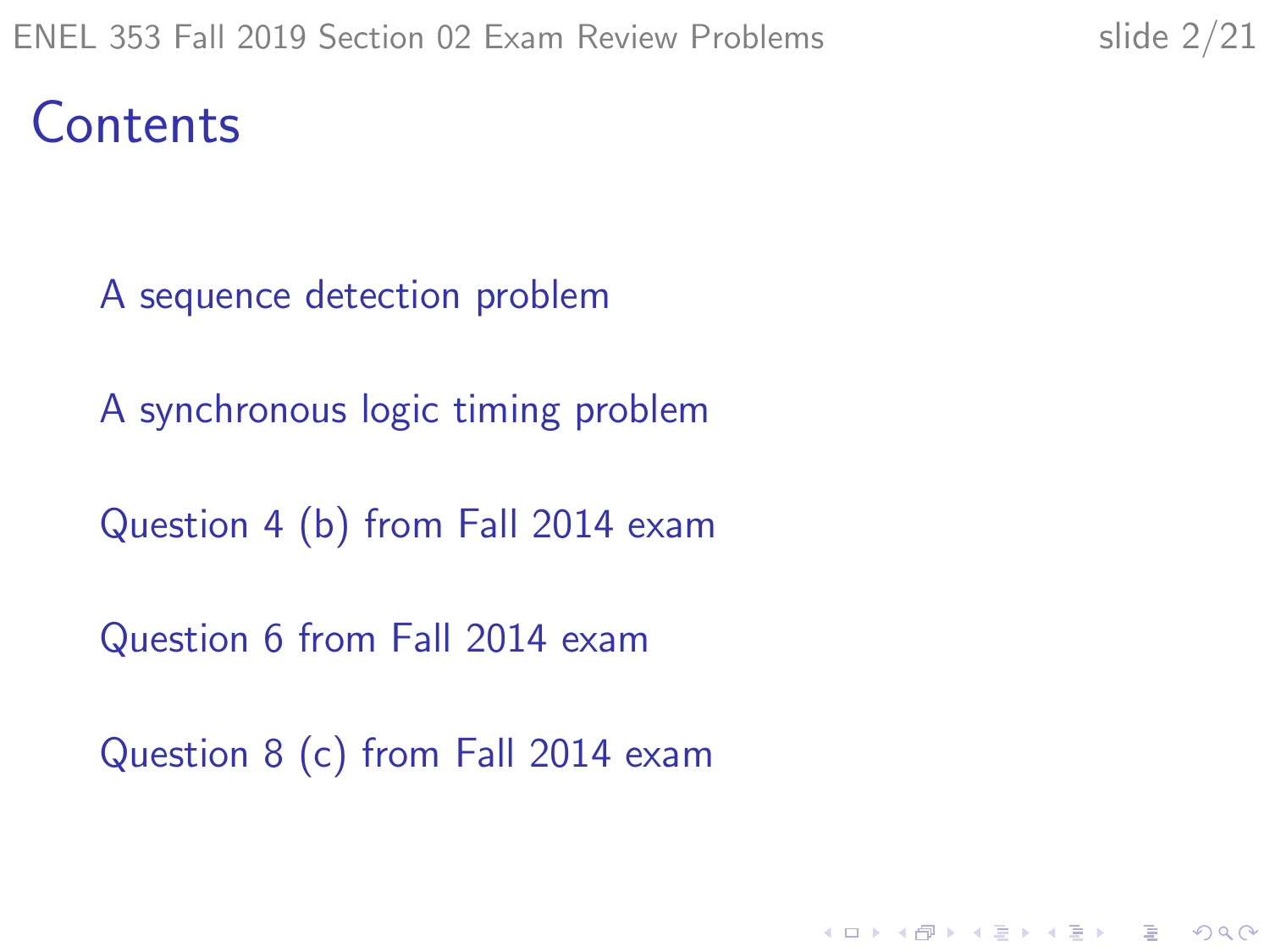**KORKARYKERKER POLO** 

### <span id="page-2-0"></span>Outline of Exam Review Problems

[A sequence detection problem](#page-2-0)

[A synchronous logic timing problem](#page-6-0)

[Question 4 \(b\) from Fall 2014 exam](#page-10-0)

[Question 6 from Fall 2014 exam](#page-12-0)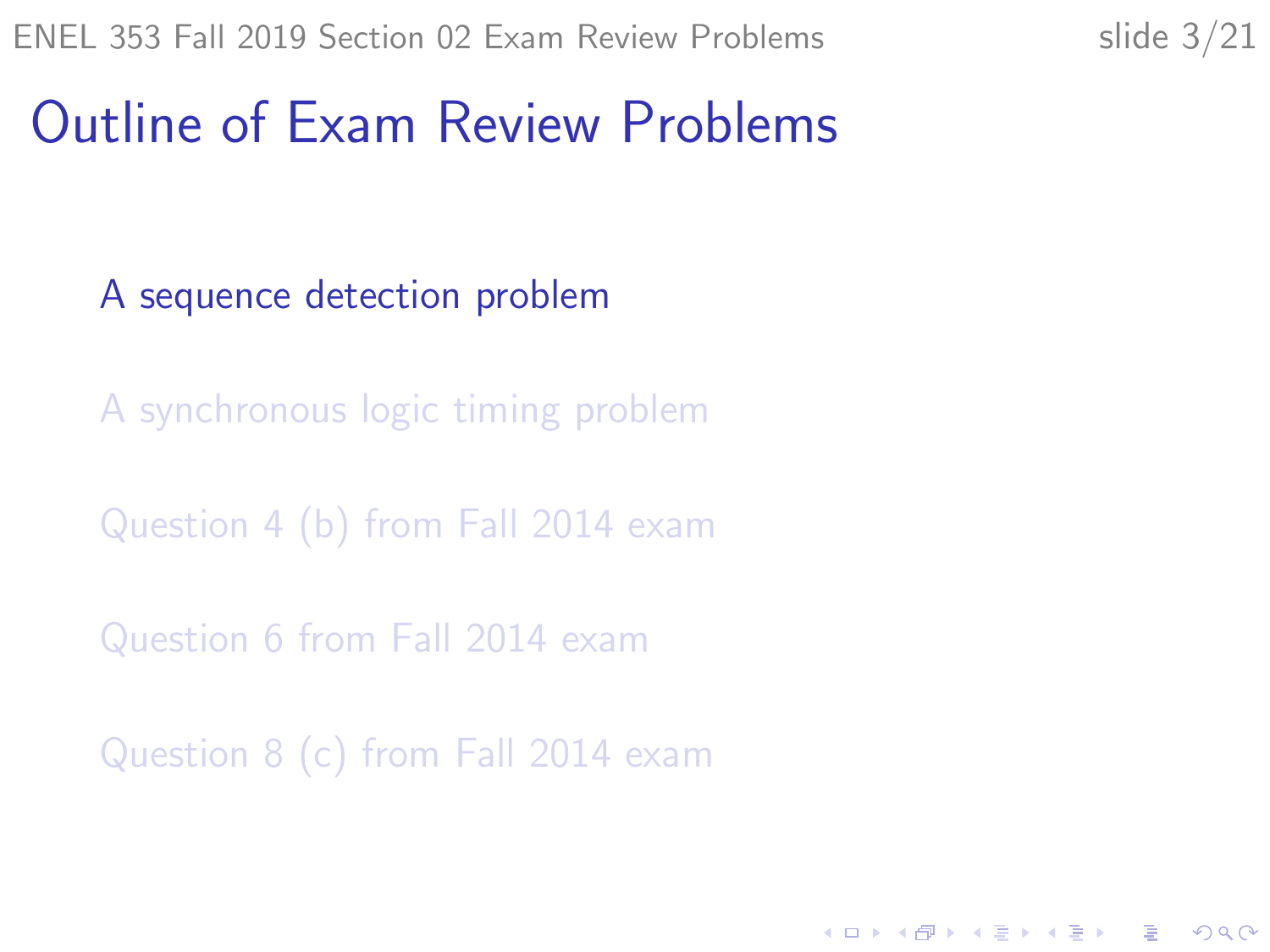**KORKARYKERKER POLO** 

## A sequence detection problem

From the 2013 final exam . . .

Consider the design of a Moore-type FSM that has one input A and one output  $Y$ .

Y should be 1 if the values of A at the last 5 rising edges of the clock have been 1, 1, 0, 1, 1.

Y should be 0 at all other times.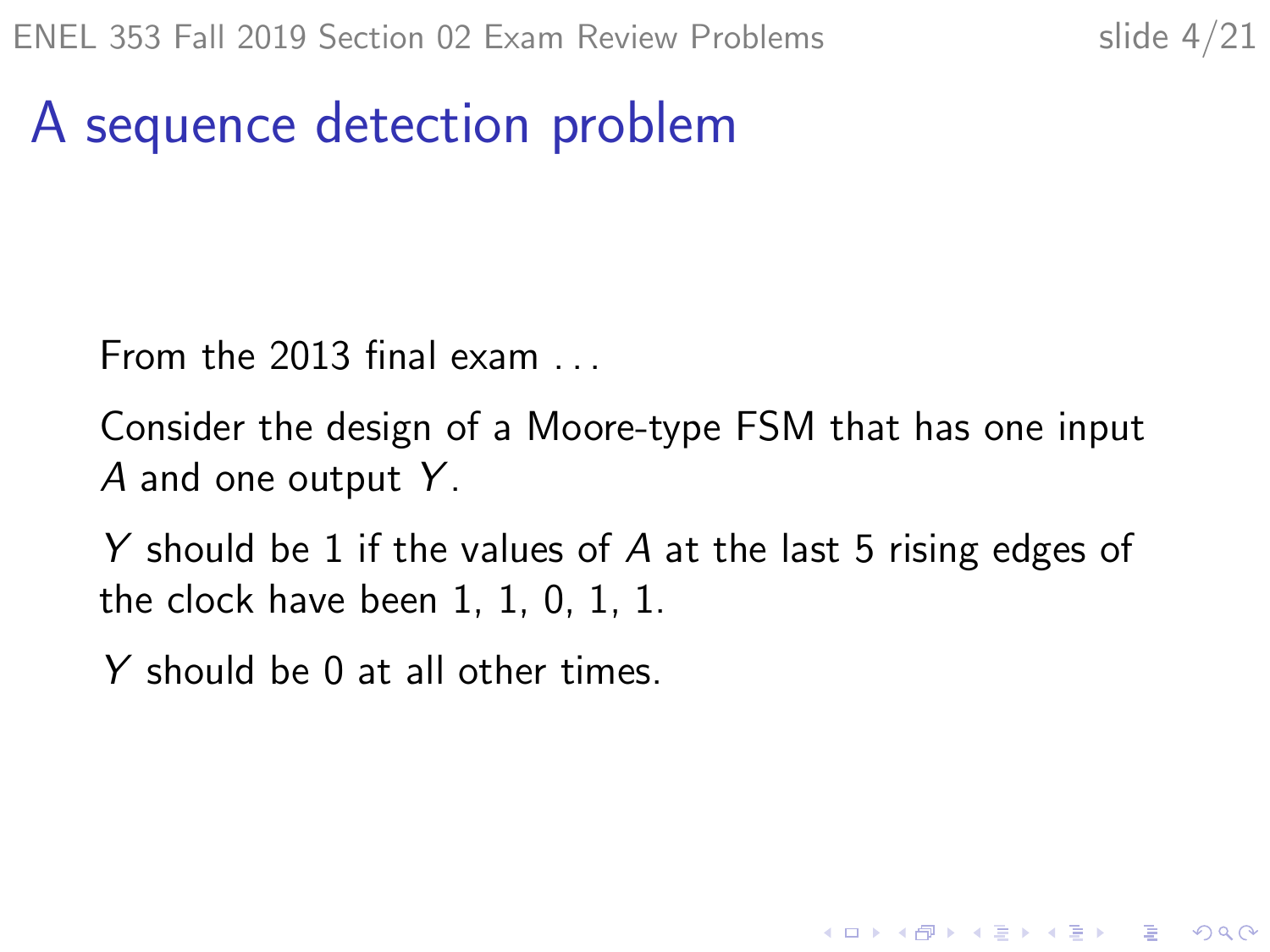Part a. Choose states for an FSM design, and describe them in the table below. (If you need fewer than eight states, write "unused" beside the names of states you don't use.) Then make a **state-transition diagram** for the FSM.

| state                    | description                                 |
|--------------------------|---------------------------------------------|
| S <sub>0</sub>           | from reset, or looking for first 1 in 11011 |
| S <sub>1</sub>           |                                             |
| S <sub>2</sub>           |                                             |
| S <sub>3</sub>           |                                             |
| S <sub>4</sub>           |                                             |
| S <sub>5</sub>           |                                             |
| $\overline{\mathsf{S6}}$ |                                             |
| 57                       |                                             |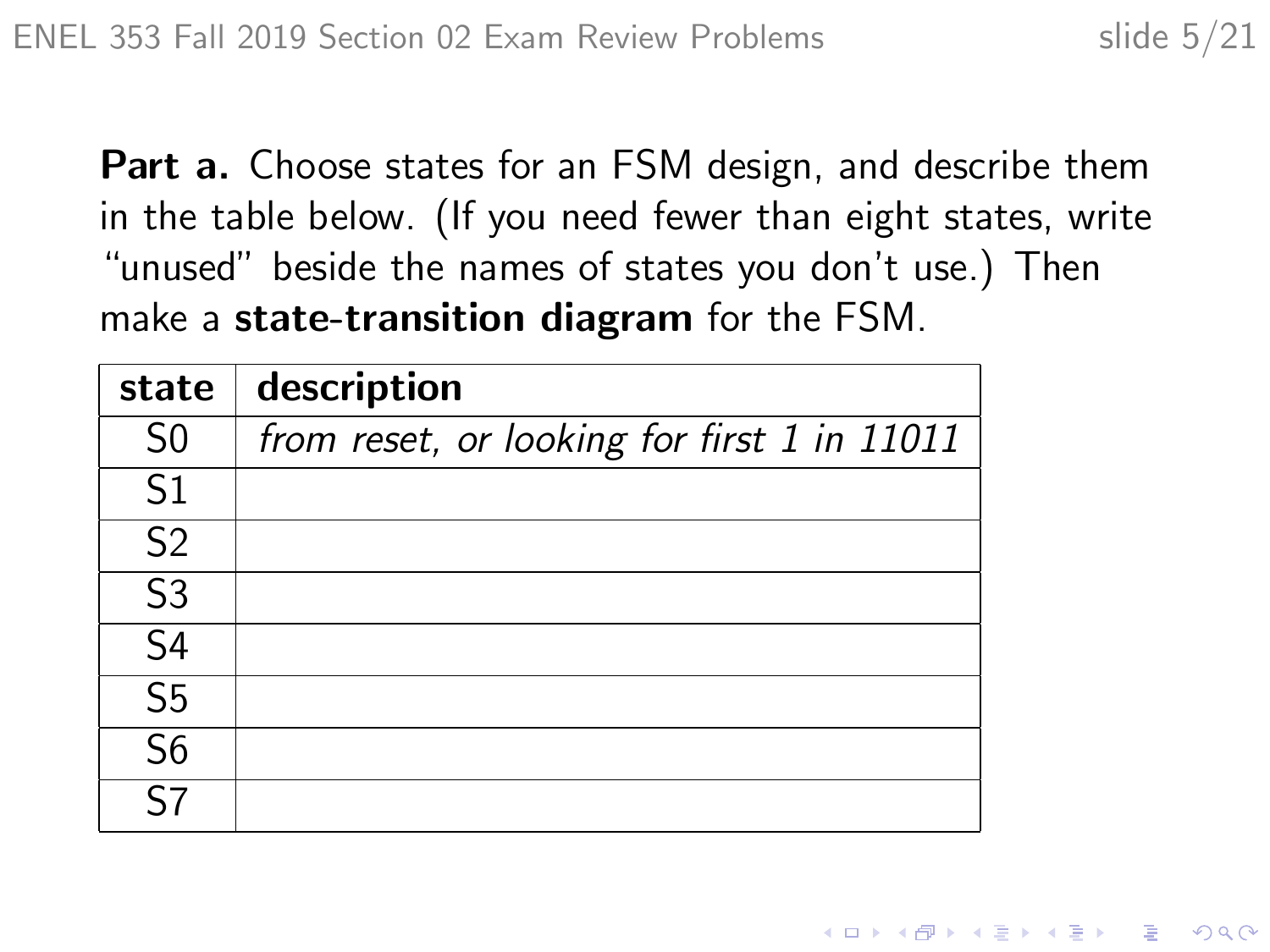**Part b.** Instead of going on to make tables for next-state and output logic, consider a totally different method of implementation.

Draw a schematic for the sequence detector, using 5 D flip-flops in a shift register configuration, one NOR gate with however many inputs you need, and some inverters.

(This shift-register part of this problem would not be a fair exam question in 2019.)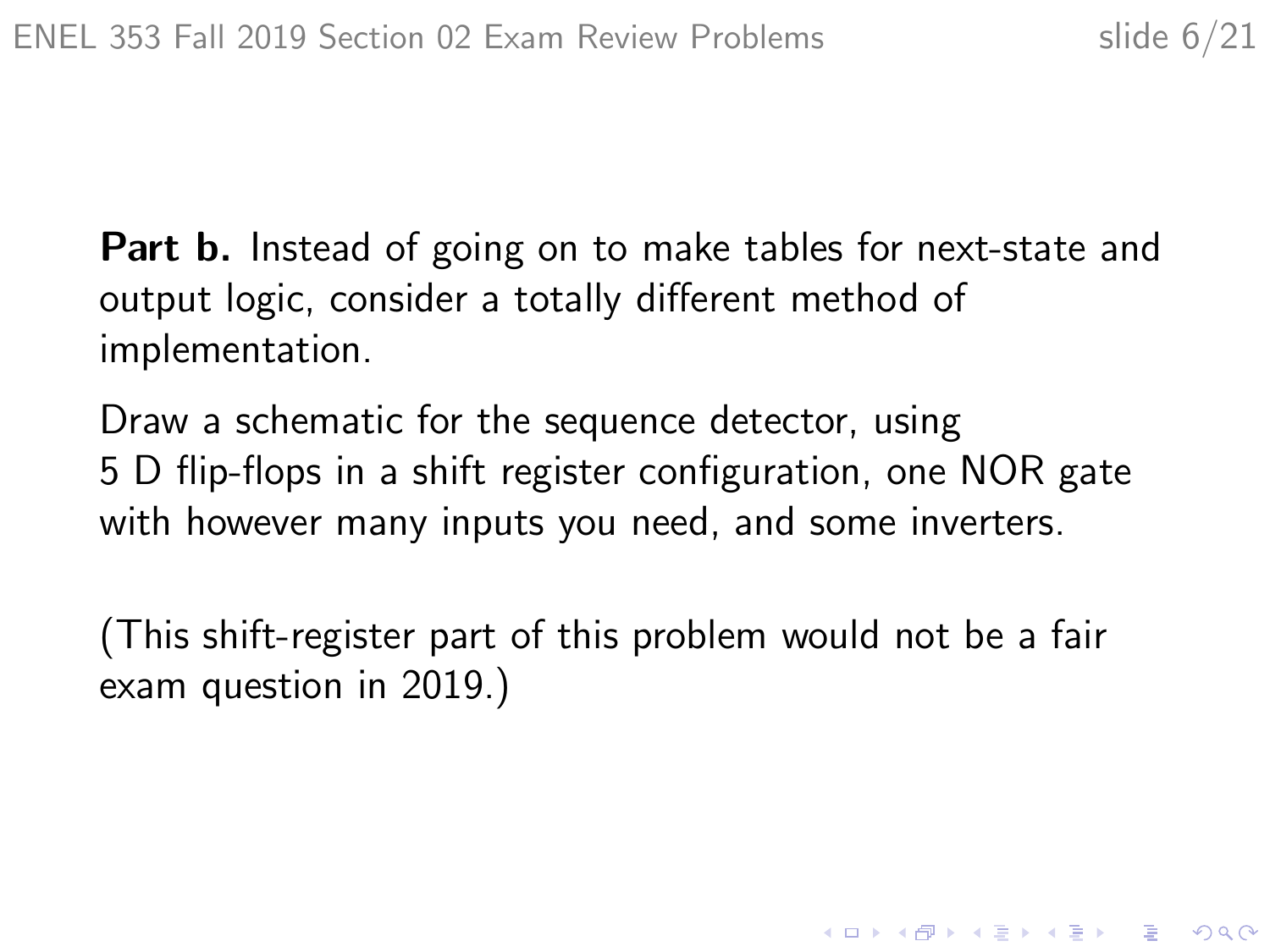**KORKARYKERKER POLO** 

### <span id="page-6-0"></span>Outline of Exam Review Problems

[A sequence detection problem](#page-2-0)

[A synchronous logic timing problem](#page-6-0)

[Question 4 \(b\) from Fall 2014 exam](#page-10-0)

[Question 6 from Fall 2014 exam](#page-12-0)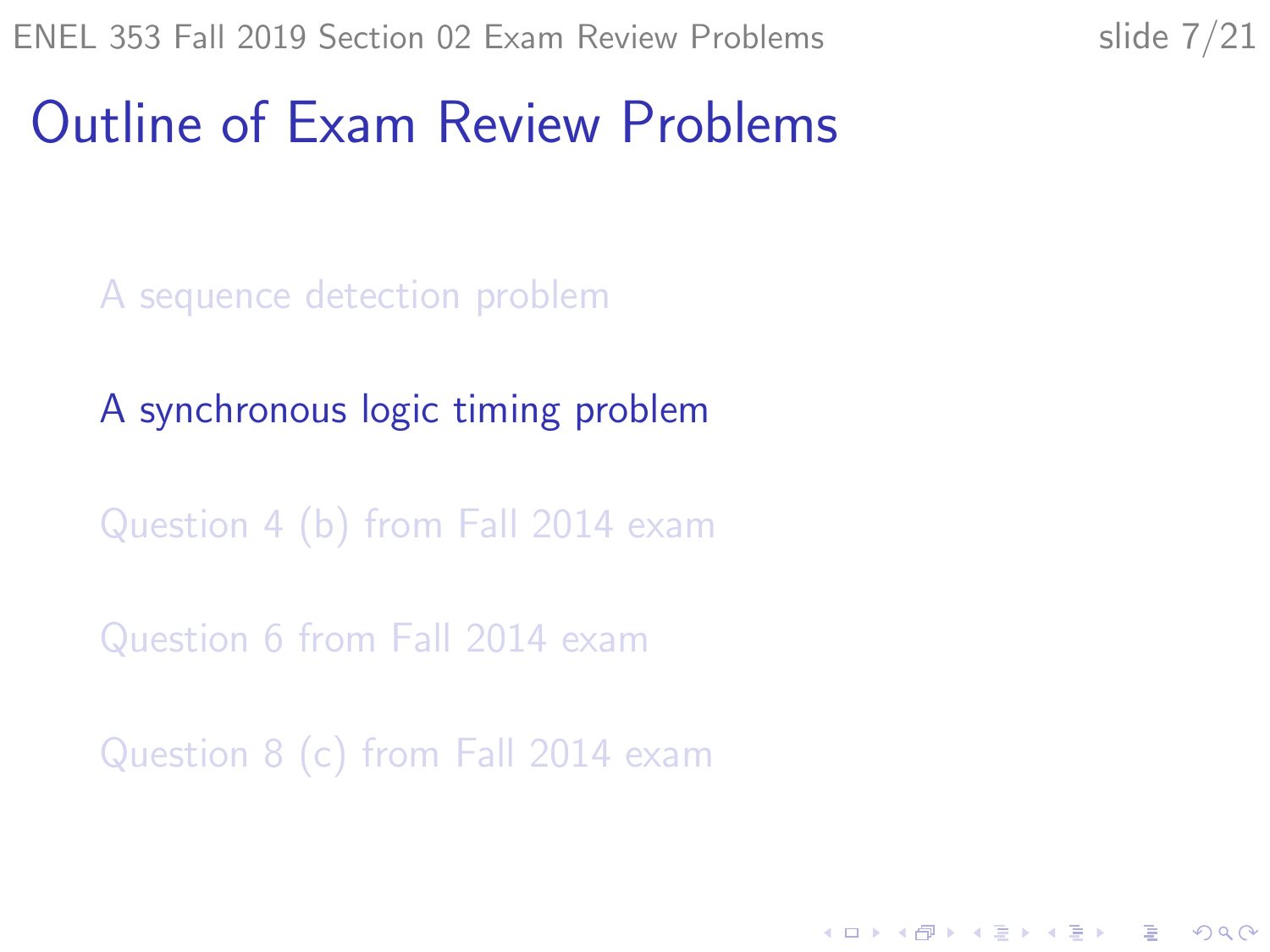**KORKARYKERKER POLO** 

## A synchronous logic timing problem

This is from the quiz of December 1, 2015.

The circuit below is built with five combinational elements and three registers.



The clock period is  $T_c = 320$  ps. The timing parameters for all three registers are:  $t_{\text{setup}} = 40 \text{ ps}$ ,  $t_{\text{hold}} = 15 \text{ ps}$ ,  $t_{\text{pca}} = 55 \text{ ps}$ , and  $t_{\text{cc}q} = 27$  ps.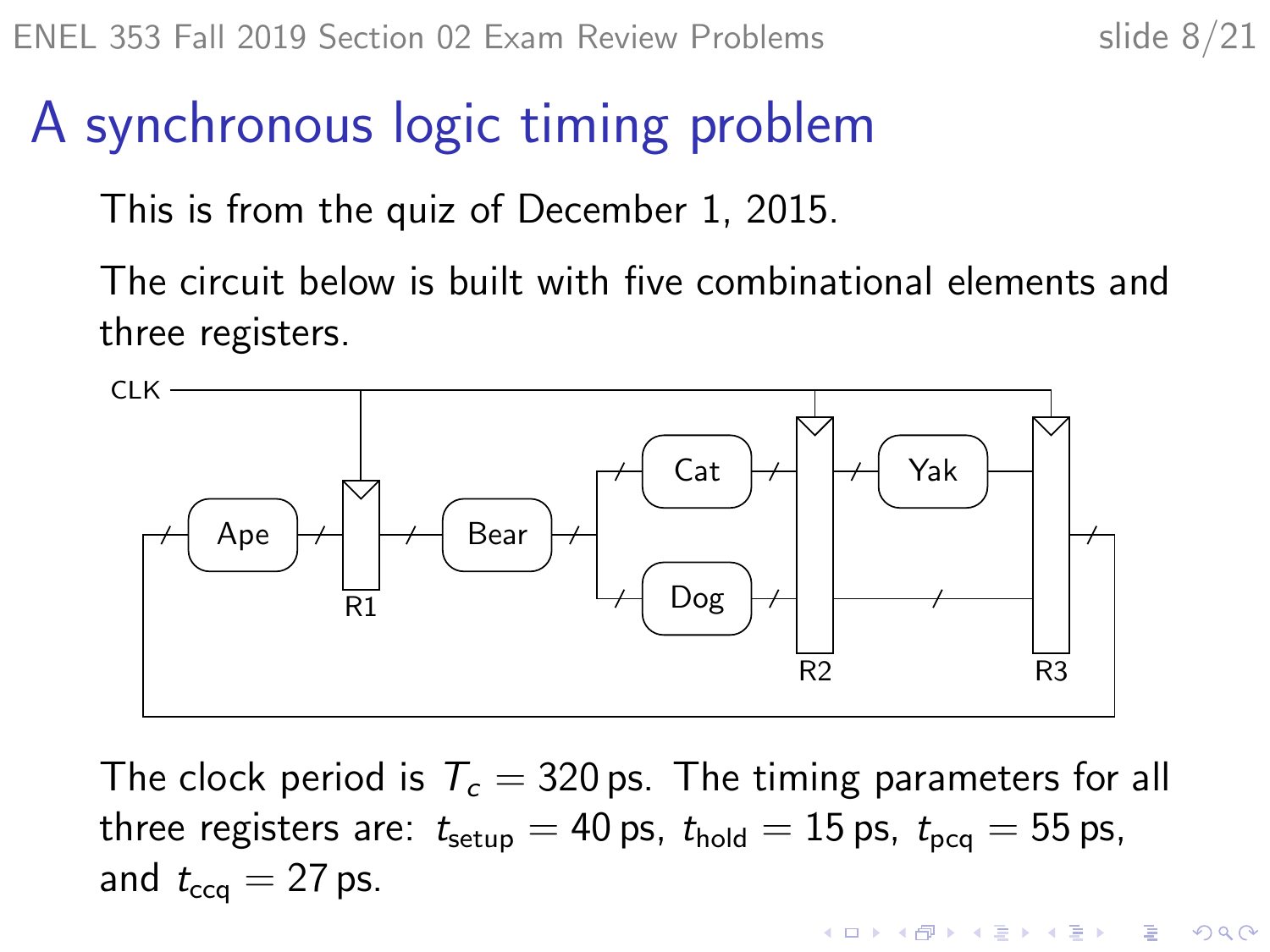Here are the timing parameters for the combinational logic, with all values in ps:

| element | $t_{\sf pd}$ | $t_{\rm cd}$ |  |
|---------|--------------|--------------|--|
| Ape     | 200          | 50           |  |
| Bear    | 60           | 30           |  |
| Cat     | 100          | 40           |  |
| Dog     | 80           | 35           |  |
| Yak     | 190          | 60           |  |

**Part a.** Suppose that the design team wants to replace Dog with a different component that is slower but uses less energy. What is the maximum allowable  $t_{\text{nd}}$  for this replacement for Dog? Assume that there is some clock skew, with  $t_{\rm skew} = 20$  ps.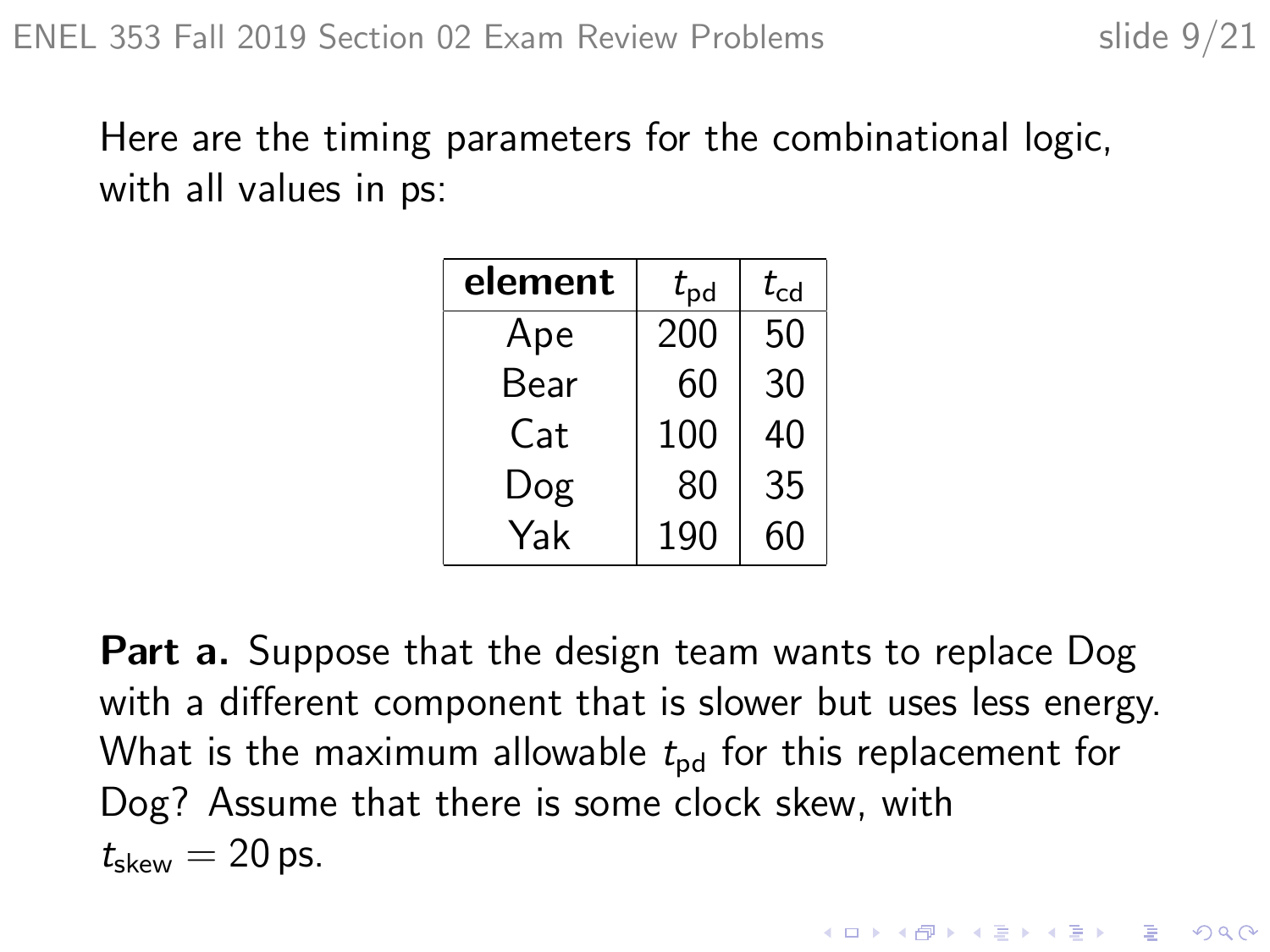4 0 > 4 4 + 4 = + 4 = + = + + 0 4 0 +

**Extension to part a.** Let's confirm that **all** parts of the system meet the setup-time constraint.

**Part b.** Contrary to **part a**, now assume that  $t_{\text{skew}}$  is unknown, because the design team is considering changes to the wires that deliver CLK to the registers. How large can  $t_{\text{skew}}$ be without causing a hold-time violation anywhere in the circuit?

**Extension to part b.** What modification could be made to the circuit to maintain its functionality, while being tolerant of up to 20 ps of clock skew?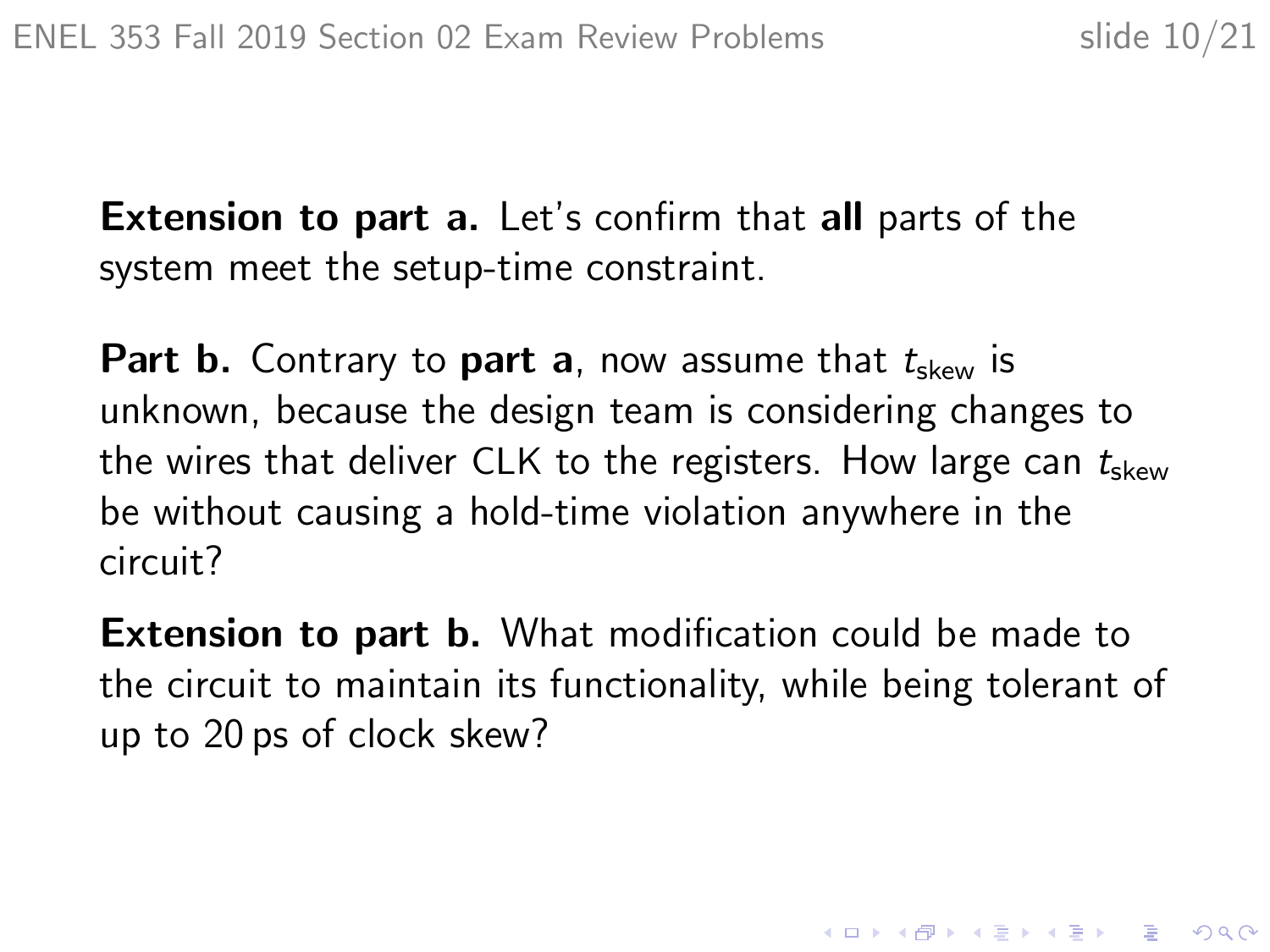K ロ ▶ K 個 ▶ K 할 ▶ K 할 ▶ 이 할 → 9 Q Q →

### <span id="page-10-0"></span>Outline of Exam Review Problems

[A sequence detection problem](#page-2-0)

[A synchronous logic timing problem](#page-6-0)

[Question 4 \(b\) from Fall 2014 exam](#page-10-0)

[Question 6 from Fall 2014 exam](#page-12-0)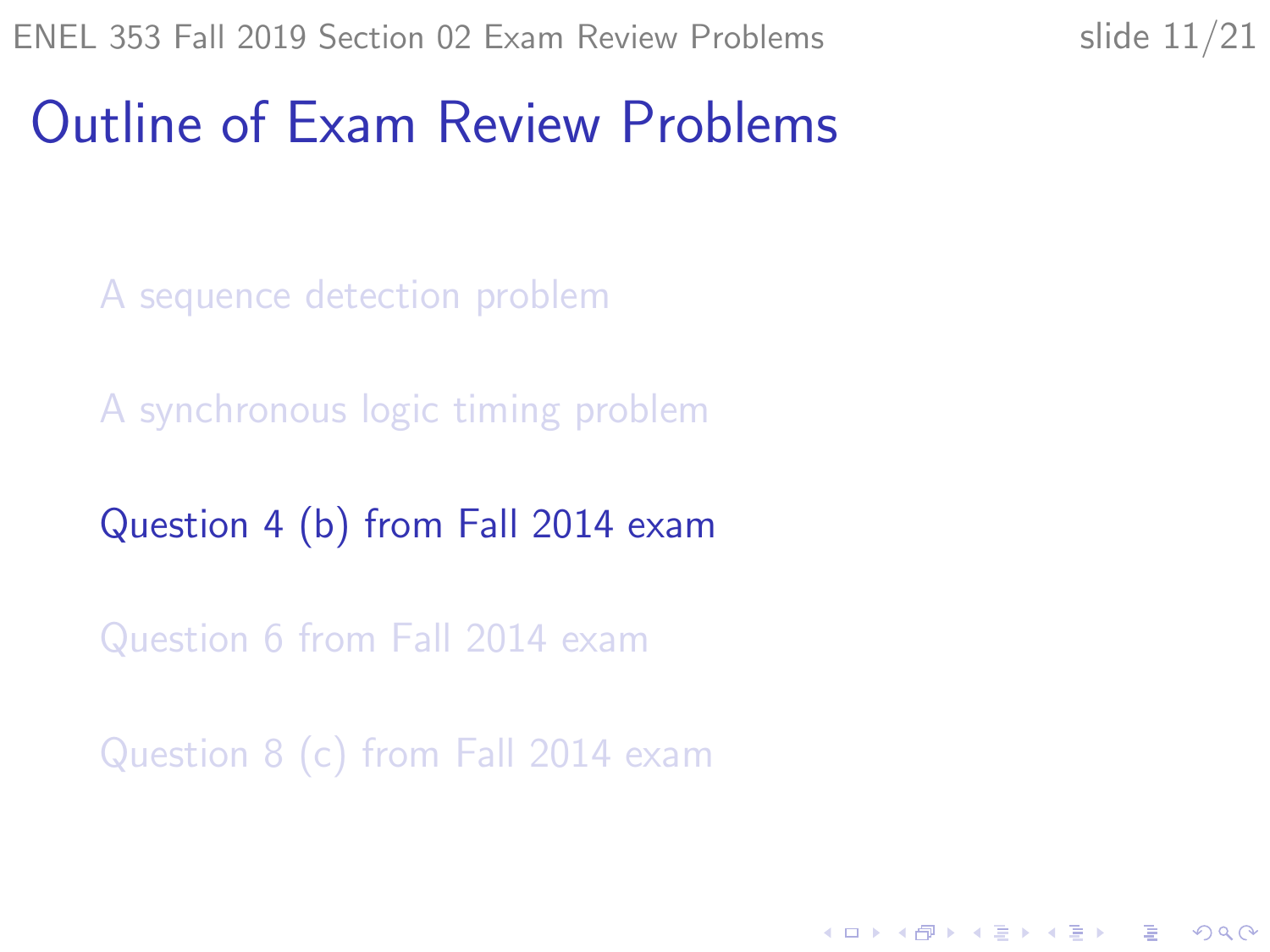$\mathbf{A} \otimes \mathbf{B} \rightarrow \mathbf{A} \otimes \mathbf{B} \rightarrow \mathbf{A} \otimes \mathbf{B} \rightarrow \mathbf{A} \otimes \mathbf{B} \rightarrow \mathbf{B} \otimes \mathbf{B}$ 

 $2990$ 

# Question 4 (b) from Fall 2014 exam

The schematic below shows a circuit built with two D latches, an inverter, and a 2:1 mux. Complete the timing diagram.

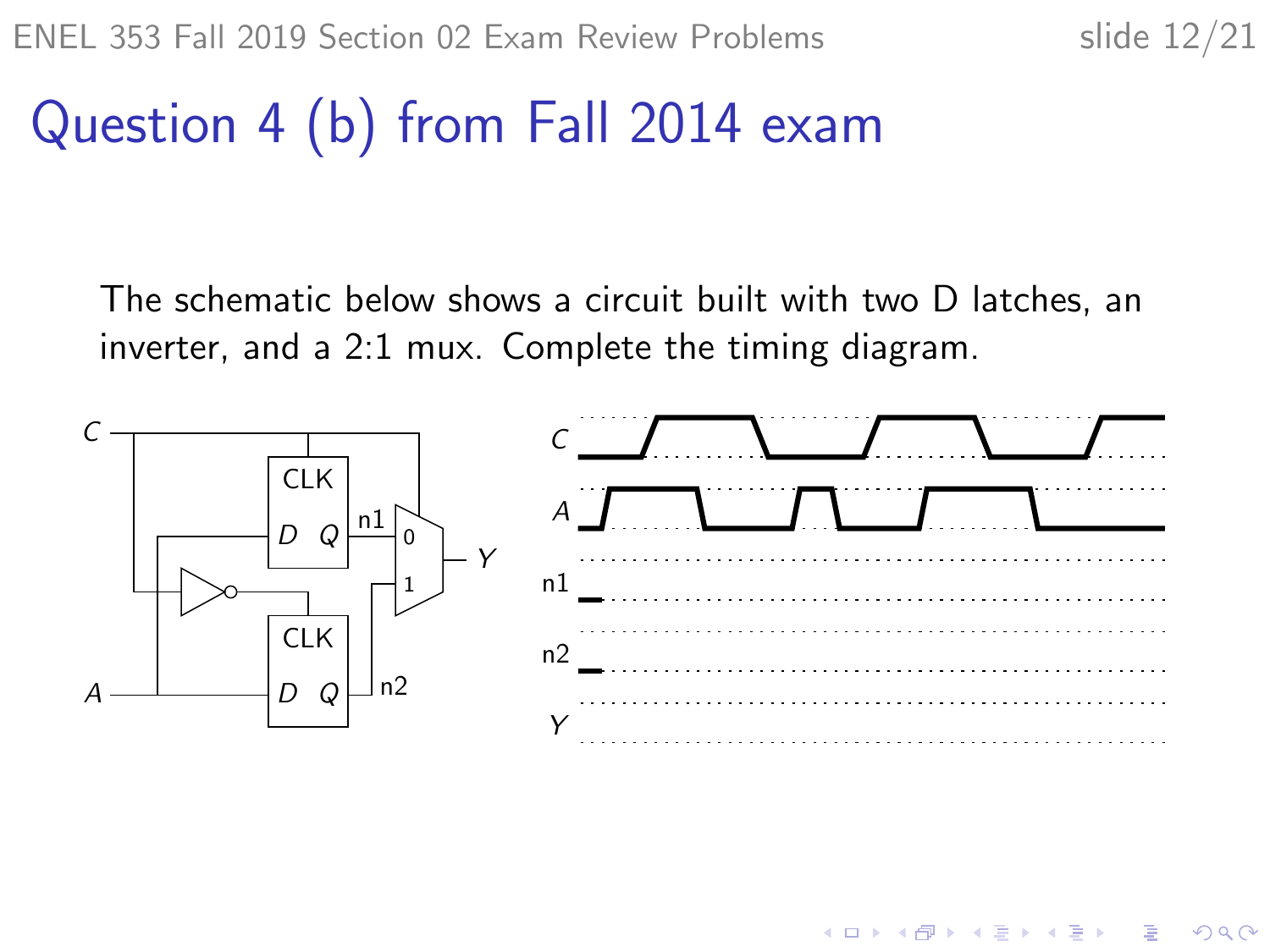K ロ ▶ K 個 ▶ K 할 ▶ K 할 ▶ 이 할 → 9 Q Q →

#### <span id="page-12-0"></span>Outline of Exam Review Problems

[A sequence detection problem](#page-2-0)

[A synchronous logic timing problem](#page-6-0)

[Question 4 \(b\) from Fall 2014 exam](#page-10-0)

[Question 6 from Fall 2014 exam](#page-12-0)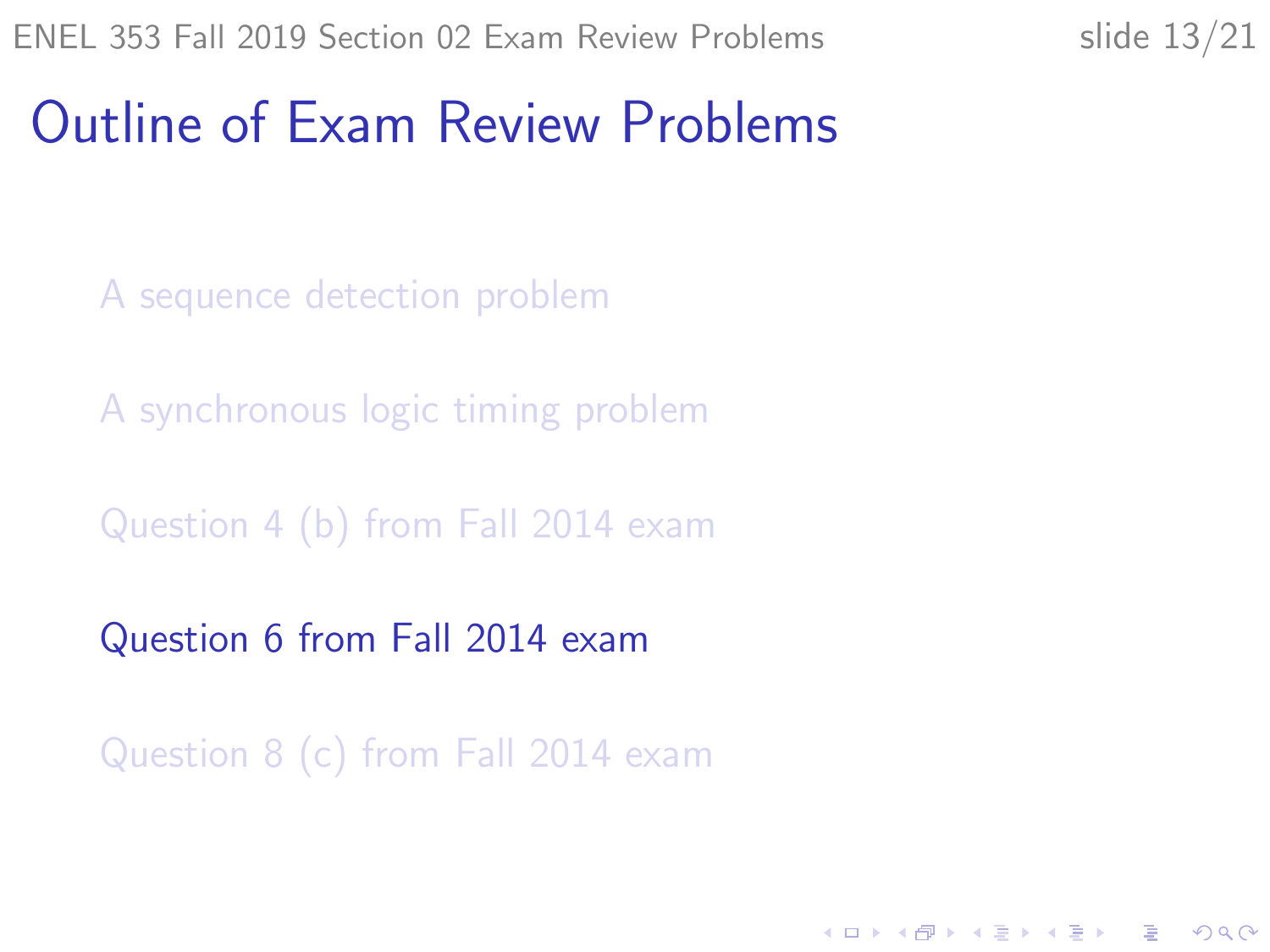KO K K Ø K K E K K E K V K K K K K K K K K

#### Question 6 from Fall 2014 exam

This problem has been edited a little to make it fit into a sequence of slides!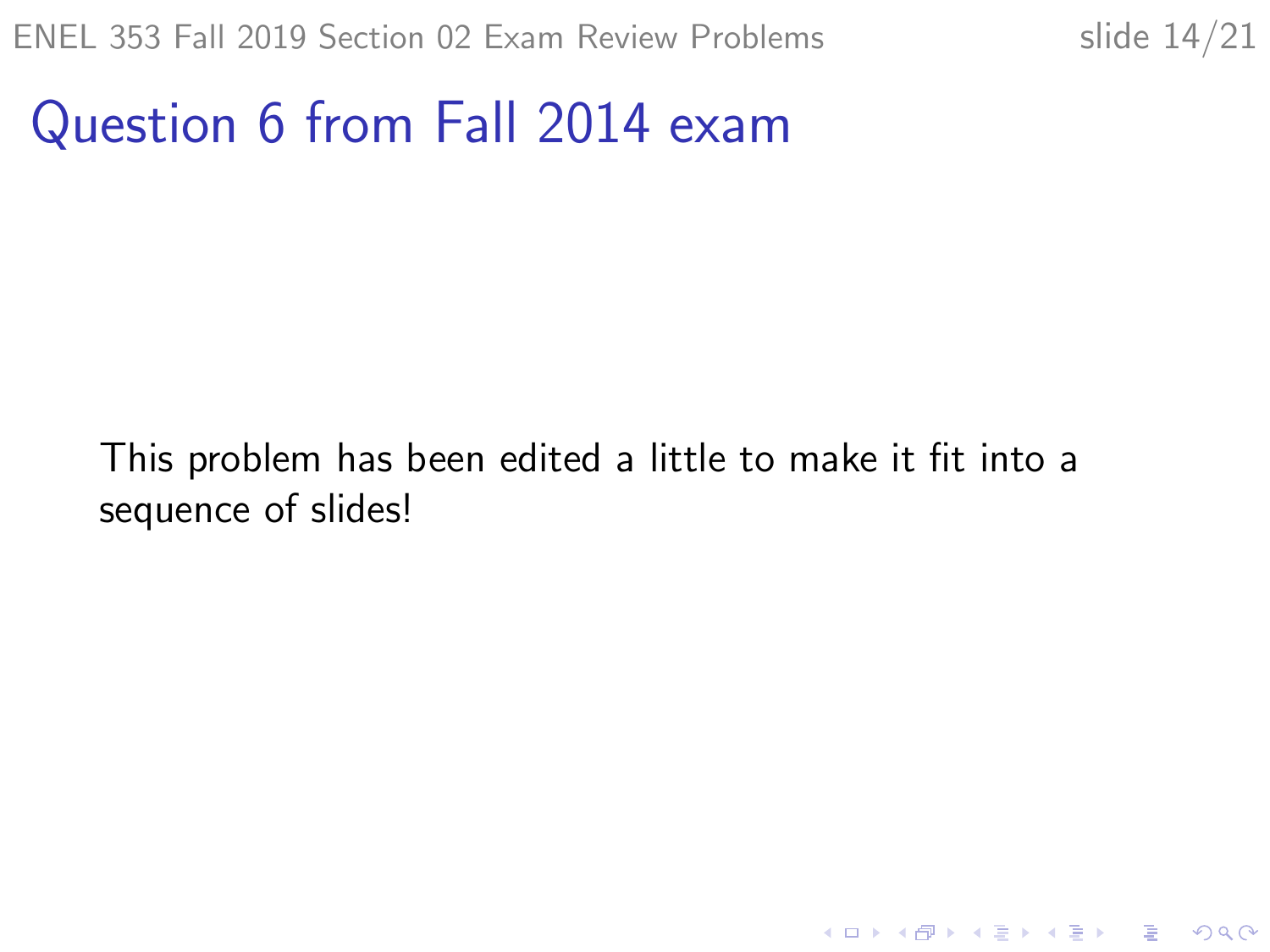K ロ ▶ K 個 ▶ K 할 ▶ K 할 ▶ 이 할 → 9 Q Q →

An engineer has designed a Moore-type FSM. Using  $Q_{2.0}$  for the state and  $B$  as the name of the 1-bit input, next-state and output equations are:

$$
\begin{aligned} Q_2' &= Q_2 \; \overline{Q_1} \; \overline{Q_0} + Q_2 \; \overline{Q_1} \; B + Q_1 \; Q_0 \; \overline{B} \\ Q_1' &= Q_1 \; \overline{Q_0} + \overline{Q_1} \; Q_0 \; B \\ Q_0' &= Q_1 \; \overline{Q_0} \; \overline{B} + \overline{Q_1} \; \overline{Q_0} \; B + Q_1 \; Q_0 \; B \\ Y &= Q_2 \; Q_1 \; \overline{Q_0} \end{aligned}
$$

The FSM will be implemented using a ROM array and a few other components that should be familiar to you. The circuit is shown on the next slide . . .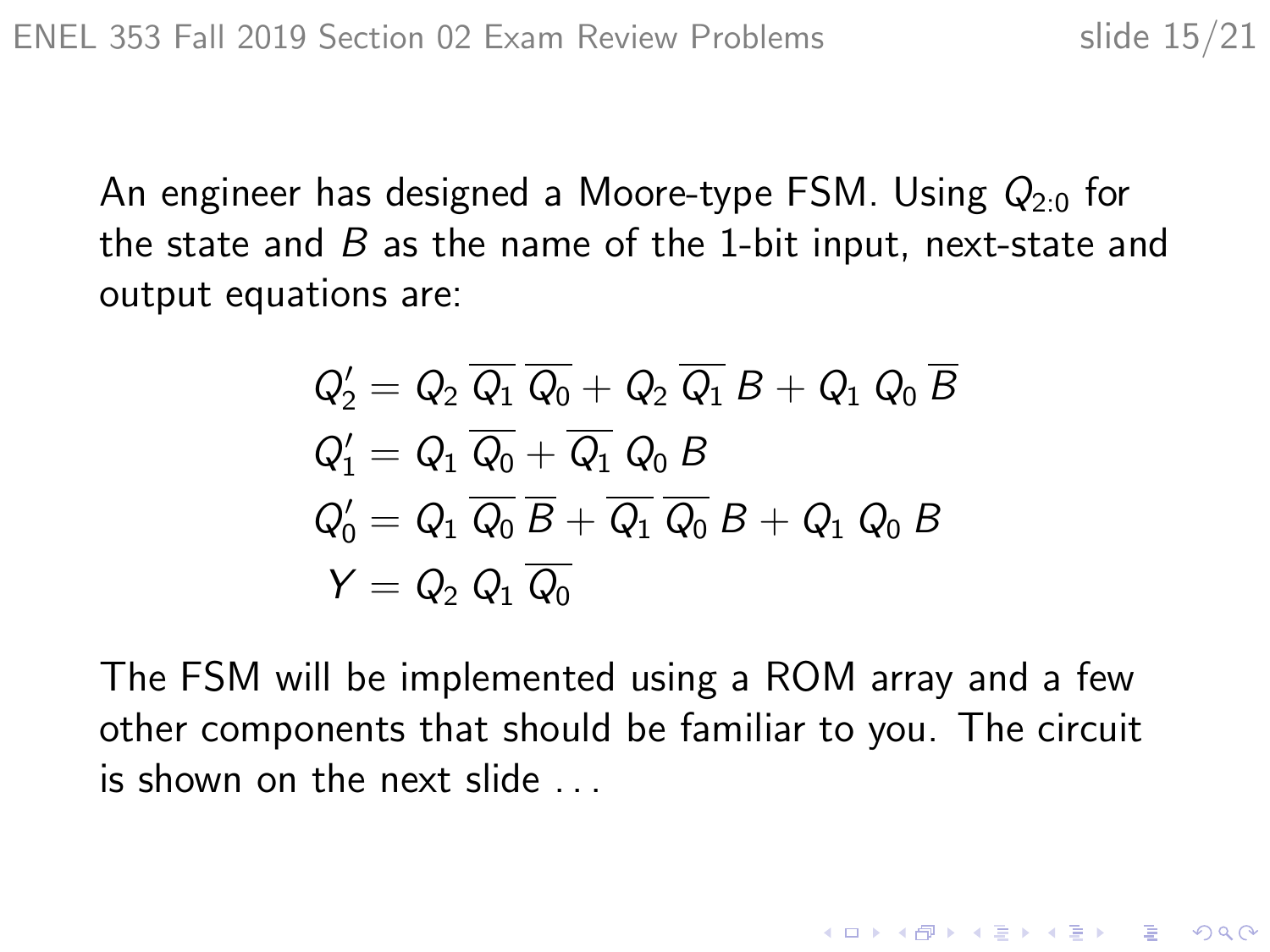

メロト メ御 ドメ 君 ドメ 君 ドー 活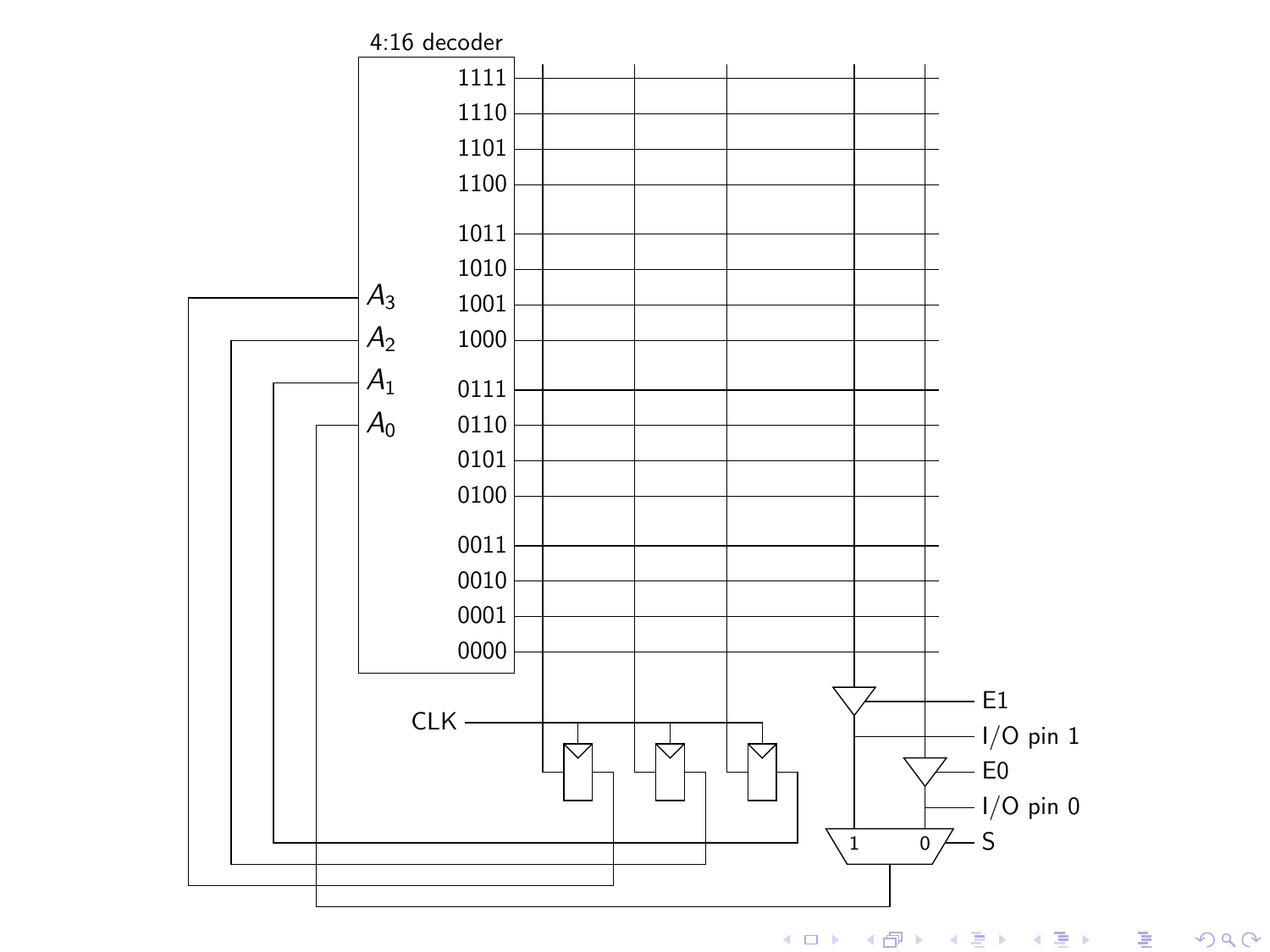**Part a.** A decision has been made to use I/O pin 0 for B and  $I/O$  pin 1 for  $Y$ . Fill in the table to specify and explain the correct values for the tristate enable signals E1 and E0 and the mux select signal S.

| signal $\vert$ 0 or 1?   reason |  |
|---------------------------------|--|
|                                 |  |
|                                 |  |
|                                 |  |



つくい (ロ) (伊) 一大震 わしも 陰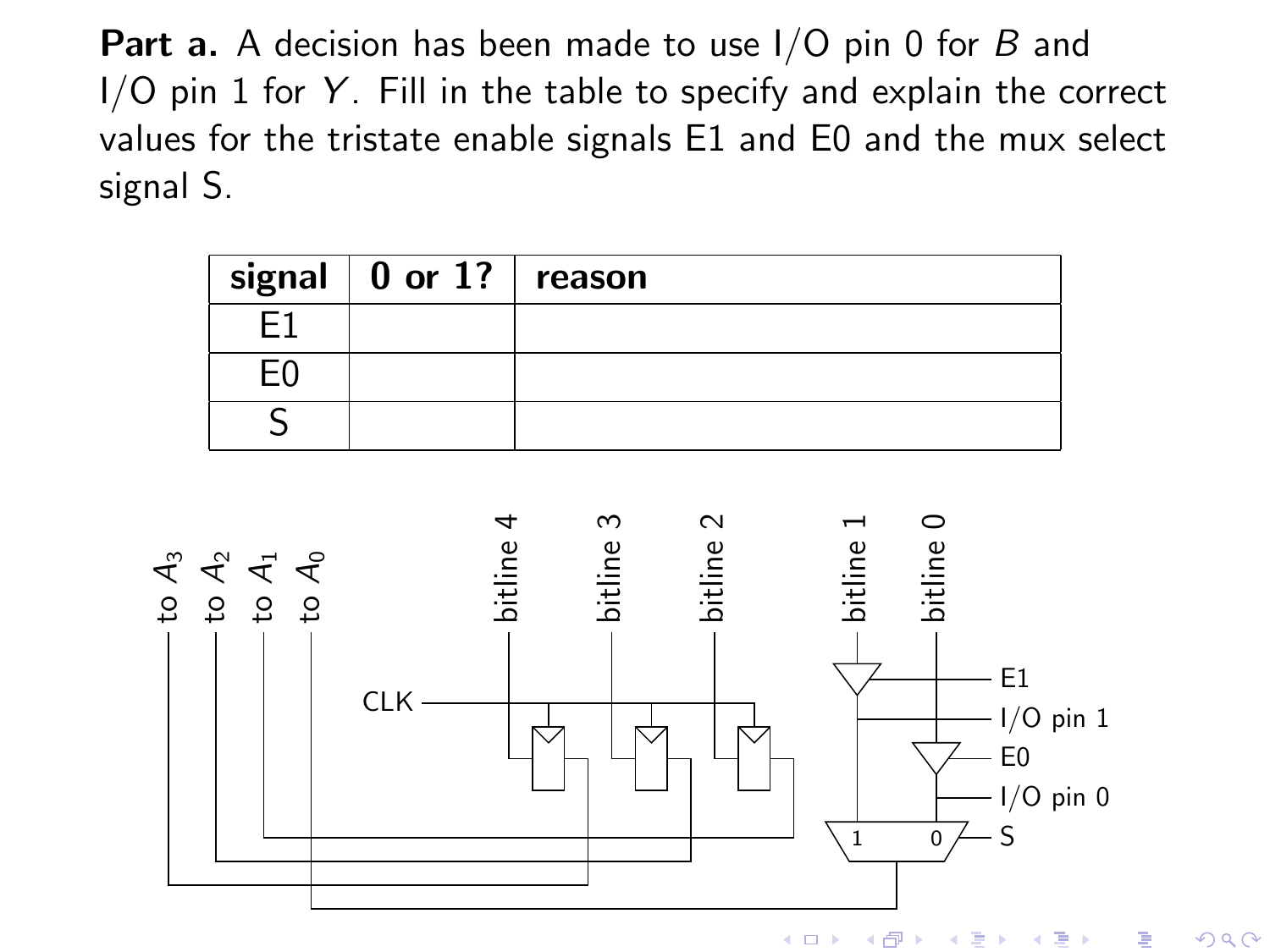**Part b.** Use dot notation on the given ROM array to show how to implement the next-state and output logic for the FSM. Use the space above and beside the schematic to show any work you need to do to decide where to place dots.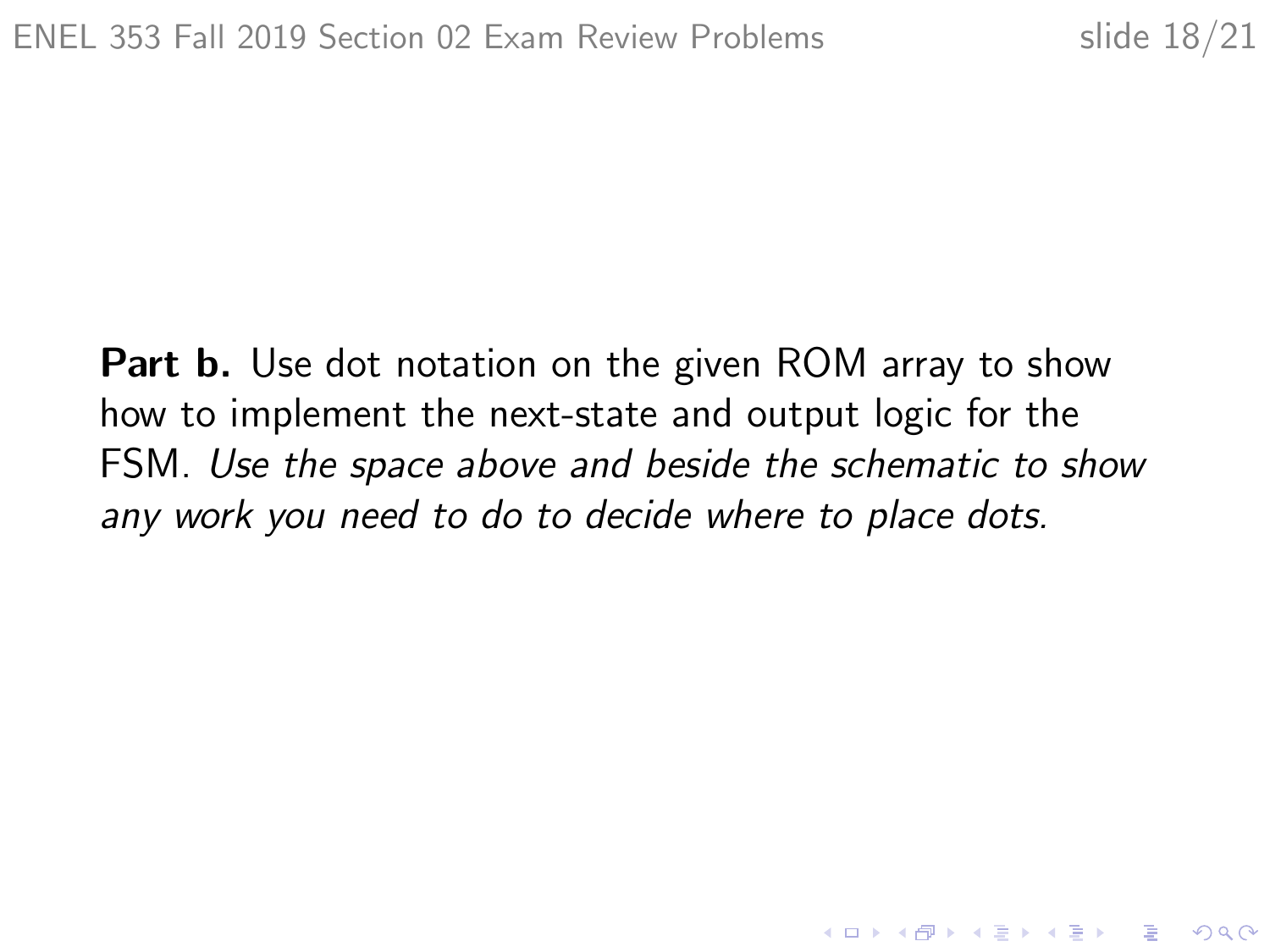K ロ ▶ K 個 ▶ K 할 ▶ K 할 ▶ 이 할 → 9 Q Q →

#### <span id="page-18-0"></span>Outline of Exam Review Problems

[A sequence detection problem](#page-2-0)

[A synchronous logic timing problem](#page-6-0)

[Question 4 \(b\) from Fall 2014 exam](#page-10-0)

[Question 6 from Fall 2014 exam](#page-12-0)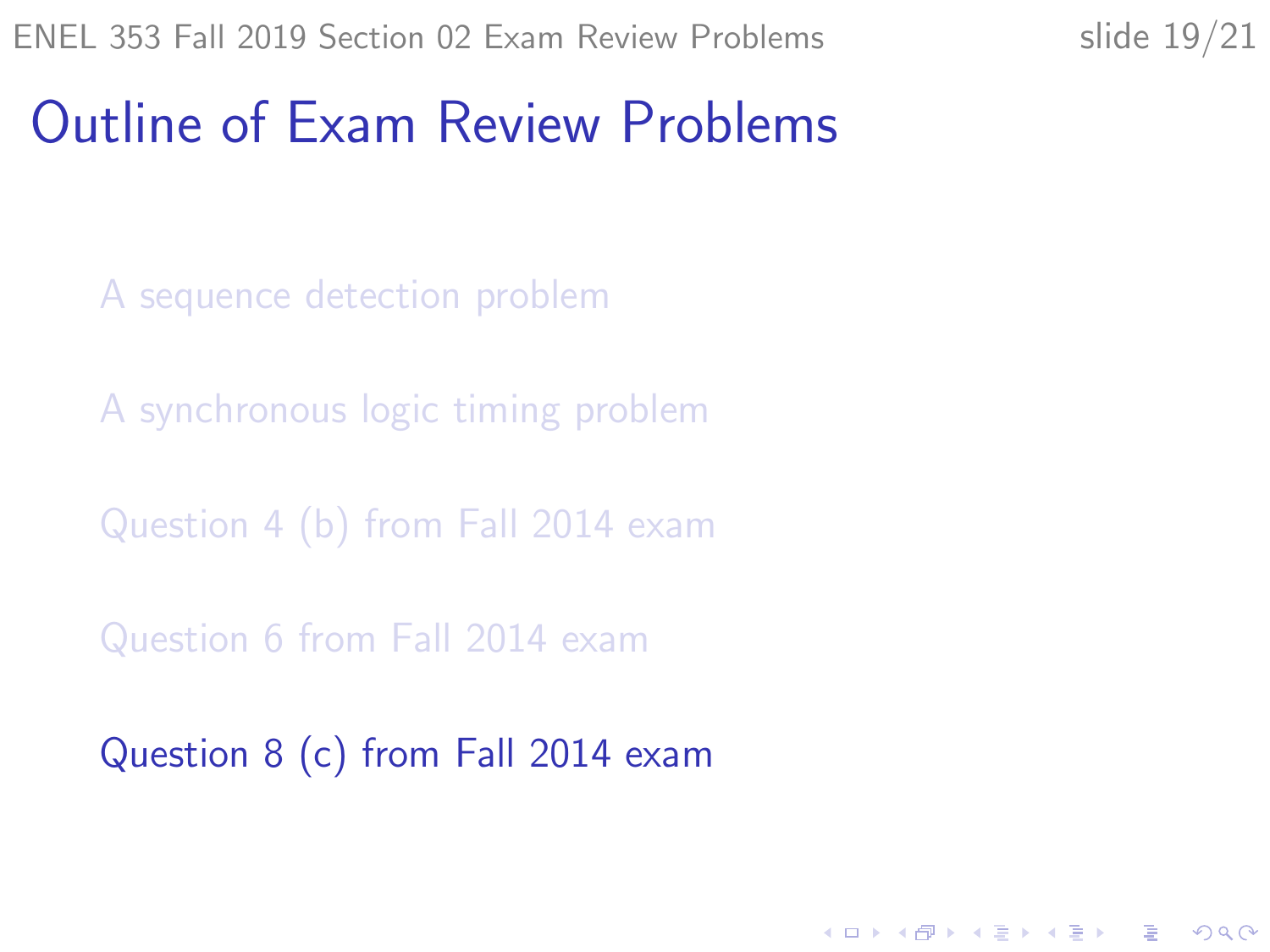KID KA KERKER KID KO

# Question 8 (c) from Fall 2014 exam

Part (c) of this question was dependent on the solution to part (a), which is shown on the next slide.

Part (c) asks: Draw a state-transition diagram for a Moore-type FSM that mimics the Mealy-type FSM of part (a) as closely as possible. Hypothetically, for example, if the Mealy output is 1 when the current input is 0 and the input has been  $0$  at the last three rising edges of  $CLK$ , then the Moore output should be 1 when the input has been 0 at the last four rising edges of  $CLK$ .